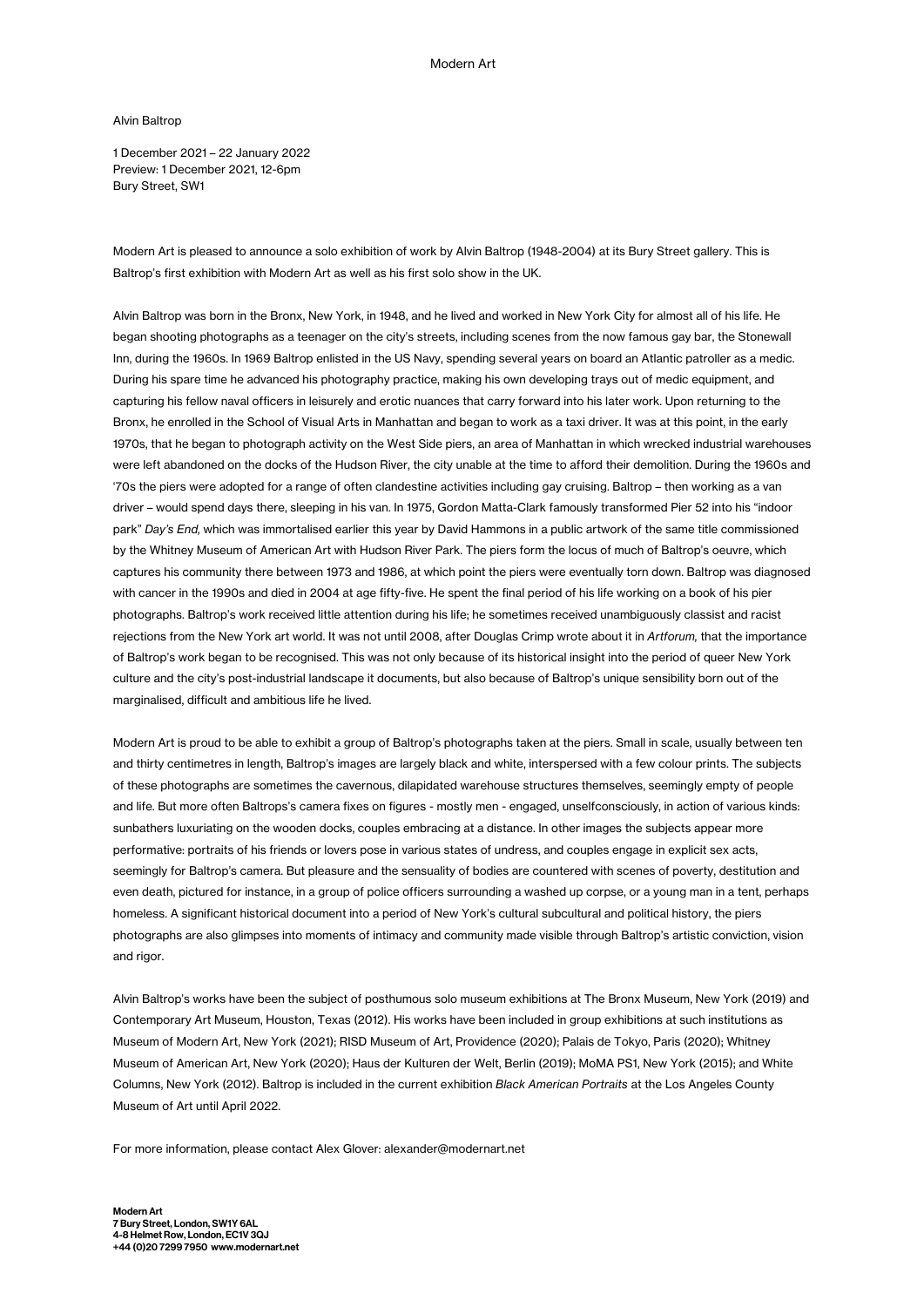## Upstairs (clockwise from entrance)



*Hand holding cigarette*, n.d silver gelatin print 18.5 x 12.5 cm 7 1/4 x 4 7/8 ins (BALTA -00021)



*The Piers (wreckage)*, n.d (1975 -1986) silver gelatin print 11.5 x 16.8 cm 4 1/2 x 6 5/8 ins (BALTA -00008)



*The Piers (elevated west side highway),* n.d (1975 -1986) silver gelatin print 14.5 x 22 cm 5 3/4 x 8 5/8 ins (BALTA -00012)



*The Piers (hole in the wall),* n.d (1975 -1986) silver gelatin print 17 x 12 cm 6 3/4 x 4 3/4 ins (BALTA -00016)



*The Piers (man from behind)*, n.d (1975 -1984) c-print 15 x 10 cm 5 7/8 x 4 ins (BALTA -00010)



*The Piers (two doorways),* n.d (1975 -1986) silver gelatin print 11.6 x 17 cm 4 5/8 x 6 3/4 ins (BALTA -00014)

*The Piers (two containers on dock),* n.d (1975 -1986) silver gelatin print 11 x 16.8 cm 4 3/8 x 6 5/8 ins (BALTA -00013)



*The Piers (man sitting),* n.d (1975 -1986) c-print 12.5 x 18 cms 4 7/8 x 7 1/8 ins (BALTA -00006)



*The Piers (handjobs),* n.d (1975 - 1986)

silver gelatin print 17.2 x 11.8 cm 6 3/4 x 4 5/8 ins (BALTA -00002)

*The Piers (man lying on blanket),*  n.d (1975 -1986) silver gelatin print 16.7 x 11.6 cm 6 5/8 x 4 5/8 ins (BALTA -00023)







*The Piers (man from behind),*  n.d (1977 - 1978) silver gelatin print 32.7 x 21 cm 12 7/8 x 8 1/4 ins (BALTA -00020)



7 Bury Street, London SW1Y 6AL +44(0)020 7299 7950 www.modernart.net